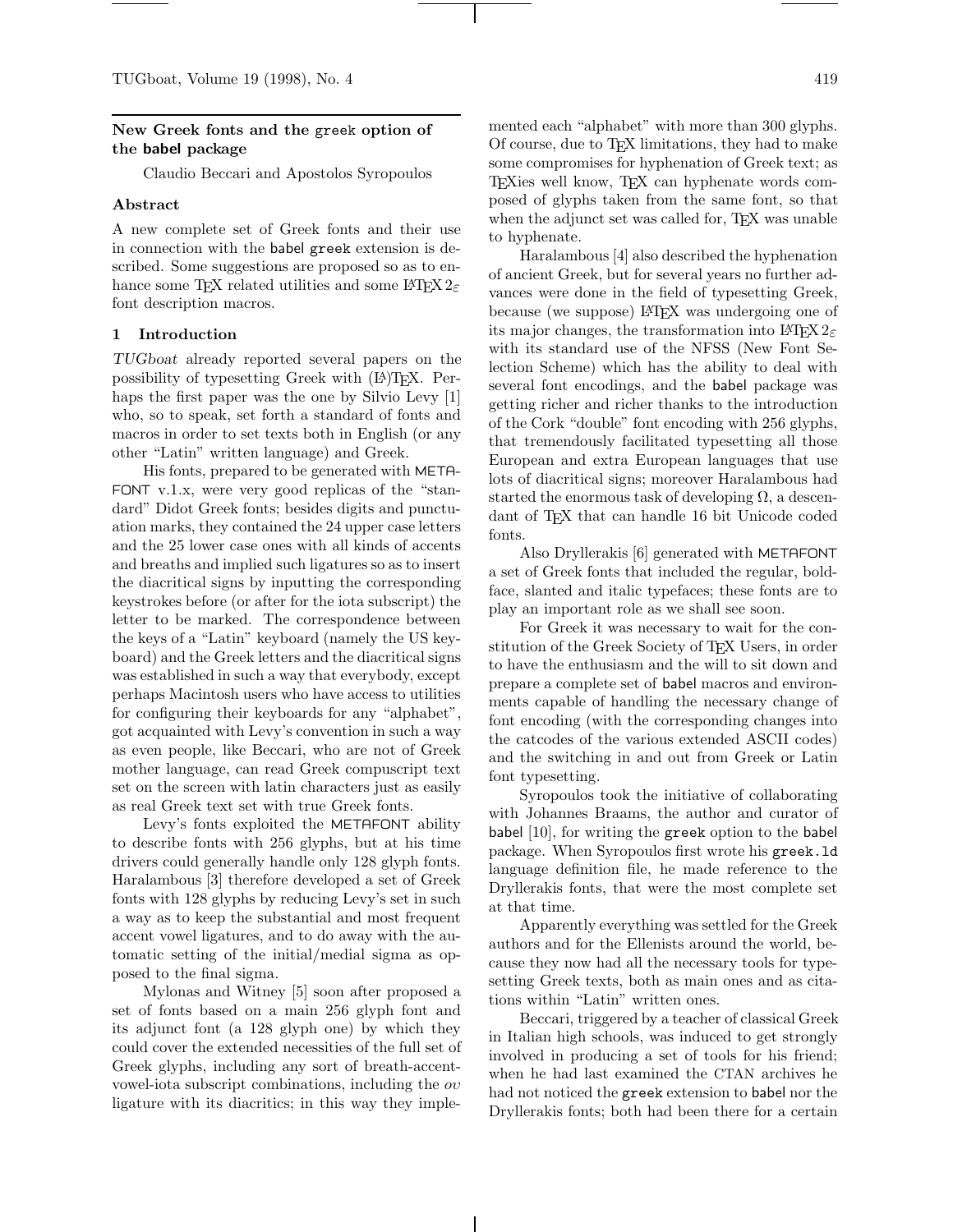time, but nevertheless he missed them. He started working on Levy's fonts, but he wanted to generate something that could be just as versatile and complete as Jörge Knappen's ec "Latin" fonts are [7].

When he finally discovered the existence of both the Dryllerakis fonts and the greek babel extension by Syropoulos, he found out that his work, after all, was not a complete waste of time.

In facts Syropoulos could not avoid some short cuts for the lack of optically compatible sans-serif Greek fonts, to the point that the "new"  $\angle$ ETEX 2 font changing commands had to refer to other (not by Dryllerakis) Greek font families in order to avoid too many font substitutions.

## **2 The** cb **Greek fonts**

When Beccari submitted his fonts to Syropoulos, the latter agreed that the cb set was more complete and supported the former with lots of helpful suggestions. Beccari ended up with a set of fonts [8], that he unmodestly called cb Greek fonts (as well as Kostis Dryllerakis' fonts are named after him kd Greek fonts), which is very rich in families, series, and shapes, so that all  $\text{LATEX} 2_{\varepsilon}$  font changing commands refer to a specific font, and new commands may be defined in addition to the standard ones. According to Beccari's idea, all the Greek fonts are supposed to be optically compatible with one another and with the corresponding "Latin" ones. See the appendix for a sample of mixed text written with several families and shapes.

His work led him to conclude that the NFSS idea of encoding, family, series, and shape are possibly incomplete in order to describe a set of fonts, or at least Beccari's imagination was not wide enough to find a better description of the font characteristics.

Beccari decided that his fonts had to be based on Knappen's algorithm for interpolating the various font parameters, just as Knappen's ec fonts. So he "borrowed" Knappen's interpolating macros; such METAFONT macros work perfectly with the ec fonts; if they work well also with the cb fonts, it is just Knappen's merit, should they behave improperly it is just Beccari's demerit.

Beccari worked on the families, series and shapes listed in Table 1; the boldface series applies to all families except the monospaced ones. The outline family has only the medium and bold extended series. Fonts for slides comprise both proportional and monospaced, visible and invisible varieties, but lack the serifed proportional shapes, as well as it happens for the "Latin" ec fonts.

As Table 1 clearly shows, the cb font set is even wider than the standard ec fonts directly accessible with the standard  $L^2T_F X 2_\varepsilon$  font changing commands. Actually the ec fonts include some shapes that require special commands to become usable in a document, or require some modifications to the standard font description files.

Syropoulos' greek.ld language definition file contains all the necessary commands to invoke any of those valid family, series and shape combinations, and the accompanying .fd font description files behave accordingly.

# **3 METAFONT considerations**

It is necessary at this point to underline a drawback of the ec and cb METAFONT source files. META-FONT produces the .tfm and .???? $gf<sup>1</sup>$  files whose name derives from the jobname special METAFONT string variable; this jobname is assigned a value equal to the name of the first file input by the specific METAFONT run.

This approach does not produce any inconvenience with the standard cm fonts; with the ec and cb fonts, the name of which includes a numerical part equal to (one hundred times) the design size of the specific font, it is somewhat redundant to have hundreds of small files containing just two or three lines of METAFONT code; in facts they simply specify the design size again and then input a "generic" driver file whose task is exactly that of interpolating the font parameters. Take for example the main file for the roman medium normal ec (Latin) font:

```
% This is ecrm1000.mf in text format ...
if unknown exbase: input exbase fi;
gensize:=10;
generate ecrm
```
After inputting, if necessary, the base file for the ec fonts, the design size is set with a value that actually is already part of the file name (a part a factor of

family, series and shape. The cb main files are even simpler; for example the main file for the regular medium normal cb (Greek) font is:

100), and finally inputs the "generic" file for that

## input cbgreek;

(and the same line is contained in any other cb main file); the trick lies simply in the fact that the file cbgreek generates the design size directly from the jobname and from the same jobname it extracts the "generic" driver file name specific for that family, series and shape.

<sup>&</sup>lt;sup>1</sup> The ???? part of the file extension may be void, or it is formed by the product of the resolution times the magnification of the used METAFONT mode.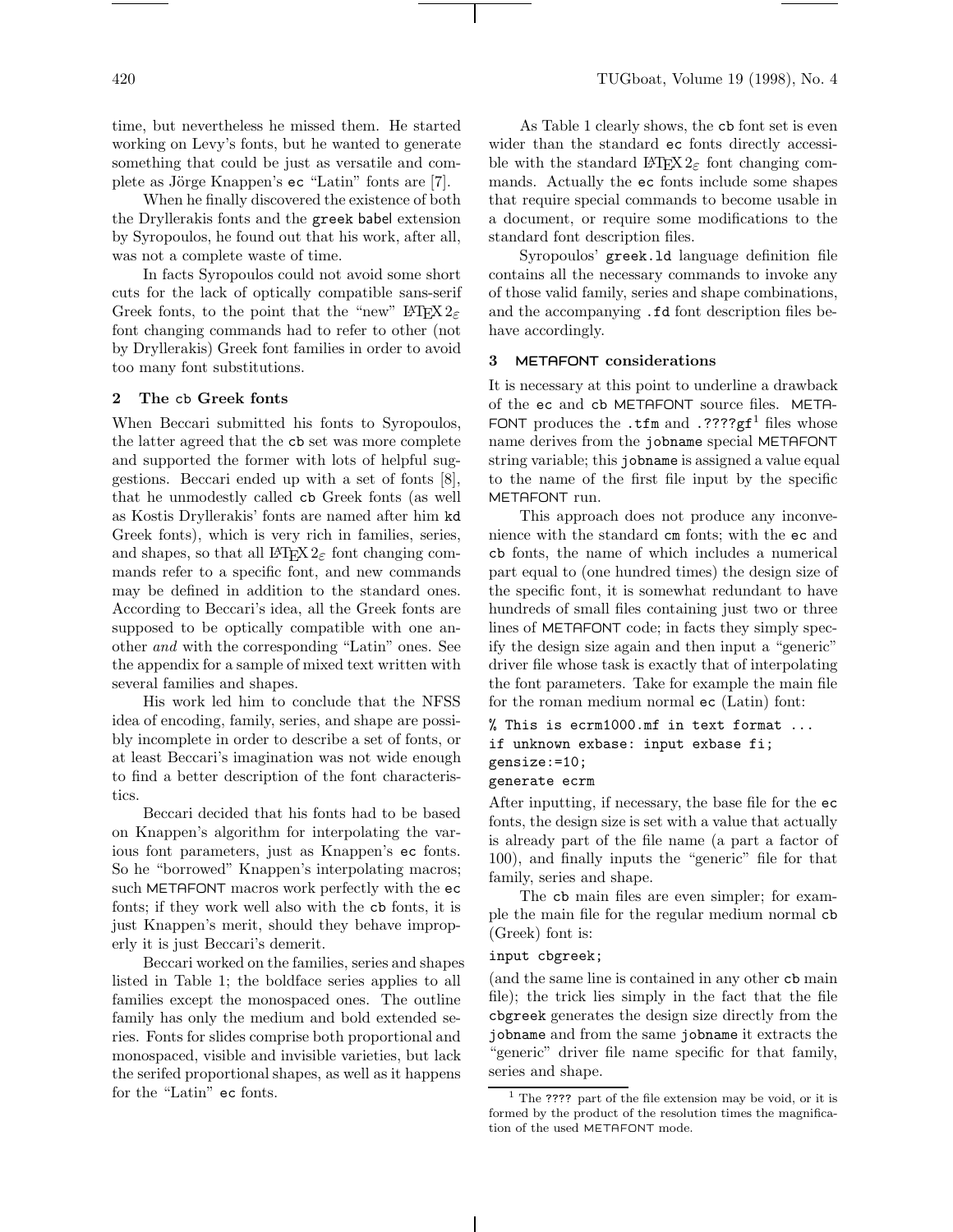| Family                | Series                  | Shape               |
|-----------------------|-------------------------|---------------------|
| regular               | medium                  | normal              |
| outline               | bold extended           | oblique             |
| sans serif            | monospaced              | italic              |
| typewriter            | invisible               | upright italic      |
| sans serif for slides | bold extended invisible | caps-and-small-caps |
| typewriter for slides | monospace invisible     |                     |

Table 1: The cb Greek font families, series and shapes

Where is the drawback, then? It consists in the hundreds of small specific main files necessary for generating the jobname correctly, instead of working the other way around. This implies that the file system gets overloaded with hundreds of small files, individually smaller than the smallest addressable disk memory unit, that nevertheless clog the disk with unnecessary information.

The excellent trick devised by Knappen of including the design size directly in the file name, so that the jobname is assigned the correct value, is sort of hijacked by the rigidity of METAFONT that does not allow to assign a value to jobname with an explicit assignment. If one could run METAFONT with a command such as:

```
mf \mode:=ljfive; mag:=1; gensize:=10;
   input ecrm
```
with ecrm.mf starting with

jobname:=jobname & decimal(100gensize);

no specific main files would be necessary allowing for an enormous saving of disk space. In computers with file systems that are not too smart, each main file, although smaller than a block or sector (512 bytes), may reserve up to 16Kb or 32Kb of disk space, and the hundreds of main files necessary to generate the ec fonts may take up several megabytes of disk space.

With the cb fonts Beccari got used to a simple  $batch file<sup>2</sup> that generates the specific main file, runs$ METAFONT, and then deletes the now unnecessary main file<sup>3</sup>:

```
@echo off
if "%1"=="" goto message
if "%2"=="" goto dpi600
if "%2"=="600" goto dpi600
if "%2"=="300" goto dpi300
echo "Density %2 non allowed"
```
echo "Nothing done echo "======================" goto endbatch :dpi300 set dpi=300 set mfmode=cx goto dpiset :dpi600 set dpi=600 set mfmode=ljfive :dpiset if exist %1.mf del %1.mf echo input cbgreek; > %1.mf mf \mode:=%mfmode%; mag:=1; input %1 if errorlevel 1 goto endbatch gftopk %1.%dpi%gf c:\texmf\fonts\pk\%mfmode%\beccari \cbgreek\dpi%dpi%\%1.pk move %1.tfm c:\texmf\fonts\tfm\beccari\cbgreek rem del %1.%dpi%gf del %1.mf del %1.log set dpi= set mfmode= goto endbatch :message

echo Font name missing :endbatch

With this strategy Beccari has the advantage that unnecessary files are always immediately deleted and only the .tfm and .pk files of the fonts effectively employed are kept on disk.

The disadvantage is that the above batch file can not be handled by those utilities that automatically run the generation of .tfm and/or .pk files with those T<sub>E</sub>X systems that may call on the fly such programs as MakeTeXtfm and/or MakeTeXpk<sup>4</sup>. At the same time both MakeTeXtfm and MakeTeXpk are smart enough to perform more elaborate tasks

 $2$  Batch file refers to DOS and related operating systems; other operating systems may use the terminology of  $script$  or command file.

<sup>3</sup> For typesetting reasons some lines are wrapped to the following line; in other words an indented line should be imagined as a continuation of the preceding one.

<sup>4</sup> Such utilities with the Windows95 or NT based MikTeX version 1.10 or later become maketfm and makepk respectively.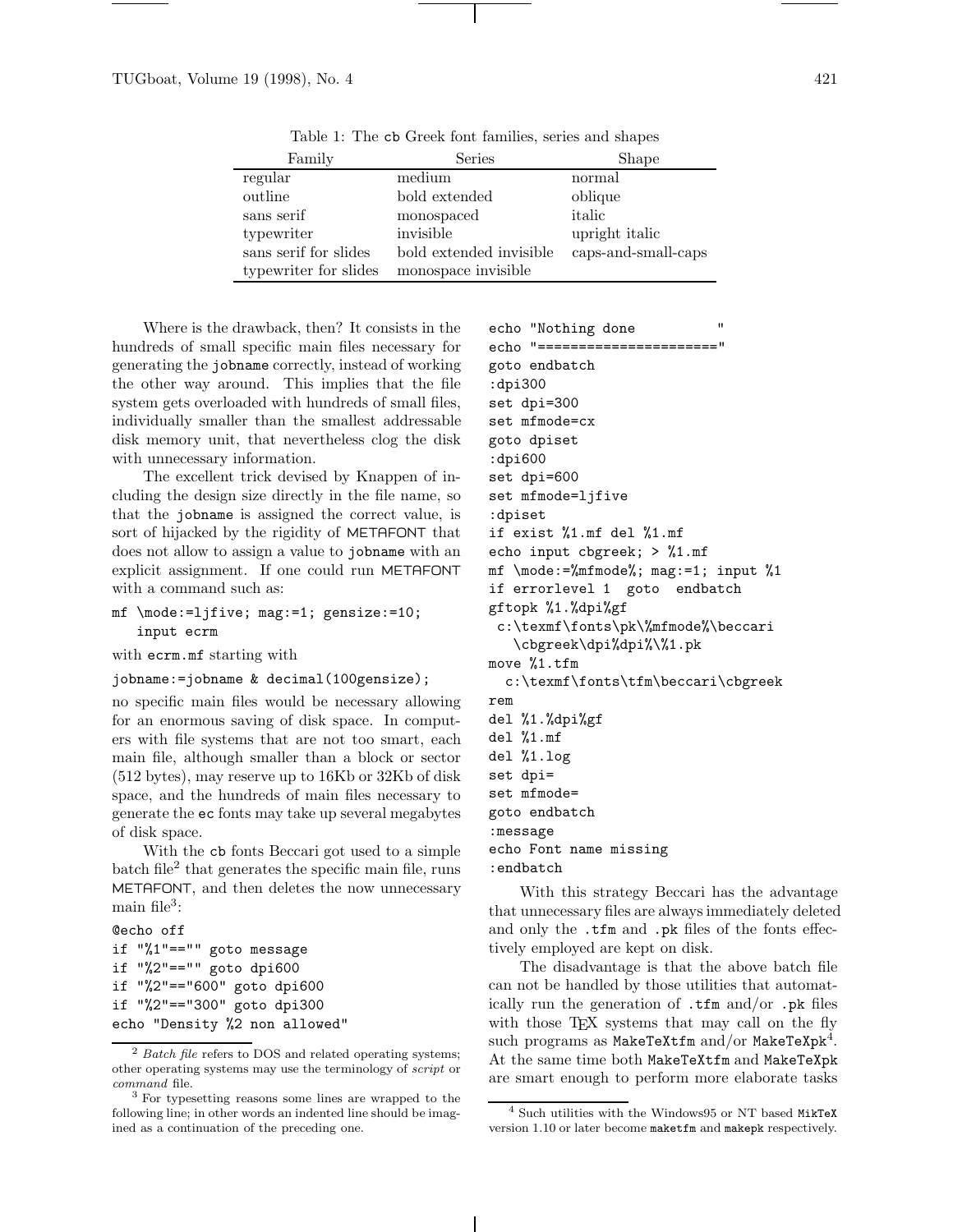than simply running METAFONT. They could be modified so as to handle both the ec and the cb fonts in a way similar to the above simple batch file.

Since MakeTeXtfm and MakeTeXpk are able to recognize the font group from the name first letter(s), it would be very simple to add the following file to the ec file bundle:

```
% File ecfonts.mf
```

```
% General driver file for ec fonts
  if unknown exbase: input exbase fi;
  string f_name, f_size;
  f_name:=substring(0,4) of jobname;
  f_size:=substring(4,8) of jobname;
  scantokens("gensize:="&f_size&"/100");
  scantokens("generate "&f_name);
```
so that substituting ecfonts to cbgreek, the previous batch file and/or the enhanced TEX utilities could directly generate the .tfm and .pk files without the need of overloading the file system with useless files; notice also that since the main driver files are generated on the fly, if you specify in your source LATEX2ε file something like:

### \font\myfont=ecrm2600

i.e. an ec font with a design size that is not included in the standard font description file, on running LATEX the required ecmr2600.tfm is not found, so that the system is forced to shell out in order to generate it; this task may be performed without error messages by the proposed enhanced MakeTeXtfm utility.

This point sets forward another one: the font description files .fd for the ec fonts (and for the moment also for the cb ones) make use of a "name generating" function genb that most  $\mathbb{F} \mathbb{F} \times \mathbb{Z}_{\varepsilon}$  users are unaware of, because, although it frequently gets to play its role, it always operates behind the scenes. This function generates the external font name when a particular non-preloaded ec font is called for; but because of the way it is used in the font description files, it can generate names only for the specified sizes, not for any size, although the ec fonts (as well as the cb fonts) can be generated for any size from 5pt to 99.99pt.

Although the ec and the cb fonts are not vector fonts (well, unless their source files are compiled with Mike Vulis' Vmf METAFONT interpreter that comes with VTEX, or unless they are treated with Syropoulos' perl script mf2pt3 [9] for the generation of Type 3 fonts, that scale pretty well), under certain points of view they are not too different from the other vector fonts, in the sense that they may be properly scaled (to be precise, designed to the proper size) to almost any size.

Actually the genb "file name generating function" that is used in the font description files for the ec (and the cb) fonts is powerful enough to accept any font size, not only those that are specified in such files. If the font description file for the T1-cmr family, for example, contained simple lines such as:

# \DeclareFontShape

 ${T1}{cm}$  ${m}{n}{c->$  genb  $*$  ecmr} ${}$ 

a user could specify in his source .tex file:

\DeclareFixedFont {\myfont}{T1}{cmr}{m}{n}{26}

causing the NFSS macros to ask  $\text{H}\text{F}X2_{\varepsilon}$  to look for the external file ecrm2600.tfm, possibly shelling out in order to run MakeTeXtfm should that file still be missing. Analogous definitions are usable with the cb fonts.

In a similar way the sizes for text, text math, display math, script and sub-subscript, could be declared differently from the standard sequence with geometrical ratio 1.2; why not  $\sqrt[4]{2}$  or the square root of the golden section?

The enhancement of the utilities MakeTeXtfm and MakeTeXpk, and of the font description files, as suggested in the preceding paragraphs, would be very handy in the sense that Kappen's extended  $f$ onts<sup>5</sup> (besides the new cb Greek fonts) could be treated almost as vector fonts, at least in the range of 5pt–99.99pt.

#### **4 babel** greek **extension**

Greek typesetters as well as Ellenists do not have to bother about the way  $\text{LATEX} 2_{\varepsilon}$  handles the encoding of the Greek fonts compared with that of the Latin ones. Font encoding and character catcodes are dealt with by the internal macros invoked by babel's greek extension behind the scenes<sup>6</sup>.

Two Greek languages are actually defined: greek and polutonikogreek; they share the same hyphenation pattern set, but they typeset internal Greek words according to the modern "monotonic" (default) accent system, as opposed to the classical "polytonic" one. Actually there is no other difference.

Accents are introduced by means of some ordinary ASCII characters, not by means of control characters as it is the case with Latin alphabets: specifically  $'$  and " are the only ones dealt with by the monotonic system, while with the polytonic

<sup>5</sup> That is, not only the ec fonts, but also the Text Companion fonts that are identified with similar names and generated with the same interpolating macros.

<sup>6</sup> The functionality described here relates to what can be achieved with release 3.7 of the babel package.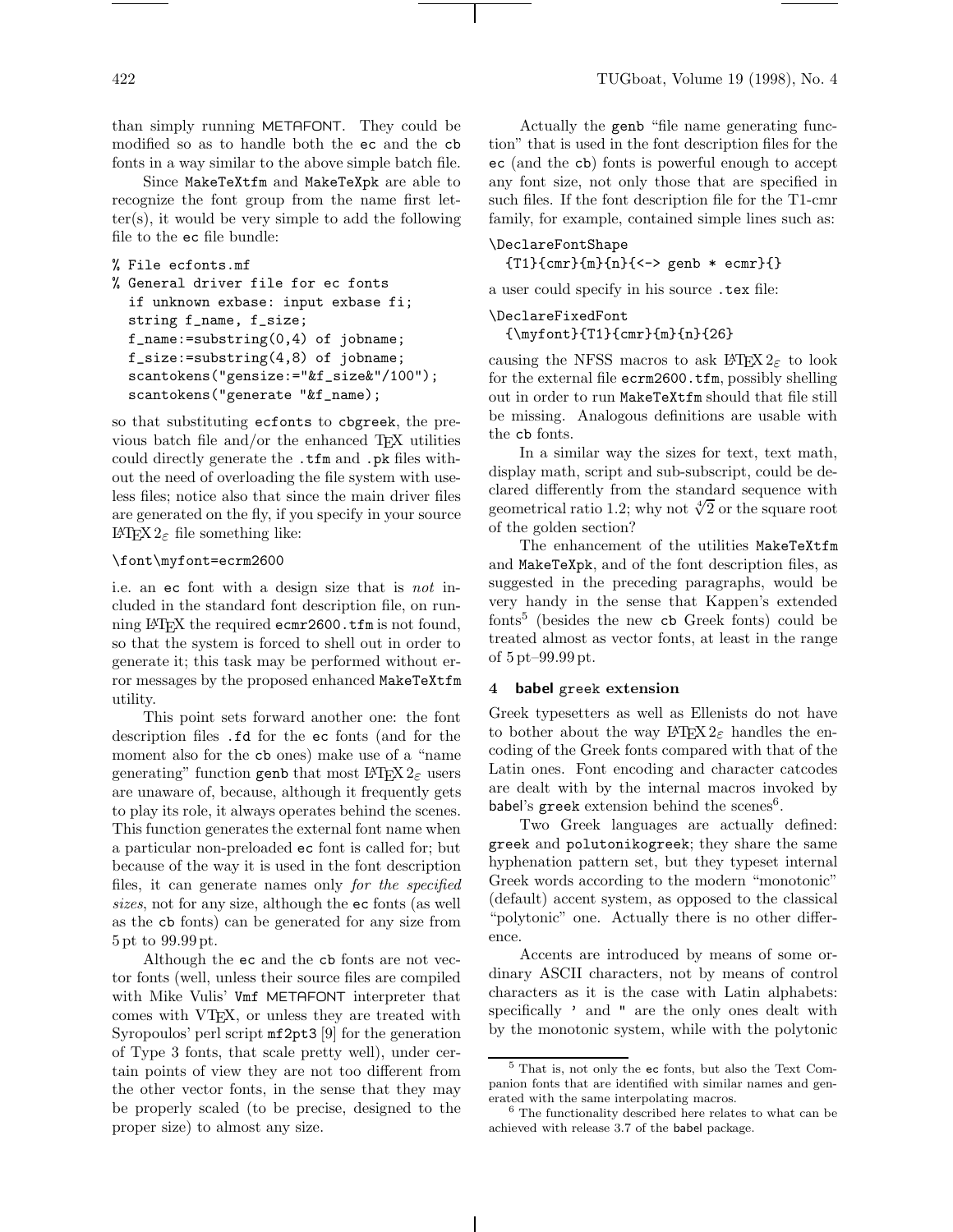one there are also  $\zeta$ ,  $\zeta$ ,  $\zeta$ , and  $\zeta$ , plus the iota subscript |. Since these characters are to be treated in a special way, they are catcoded as letters; uppercasing changes them (except the diaeresis) to a dummy invisible character so that they disappear. Prefixed accents, breaths, and diaeresis and postfixed iota subscript interact with the font specifications so as to produce ligatures; those signs that may be prefixed can be specified in any order, that is >'a and '>a produce the same result; with monotonic spelling "'i and '"i produce again the same result.

The same ligature mechanism controls the use of final as opposed to initial/medial sigma; if the typesetter is used to type the letter 'c' for the final sigma and the letter 's' for the initial/medial one, he can keep doing so, but if he typed always 's' the font characteristics recognize the end of the word and use the proper sigma in the final position; t'onos and t'onoc in the input file produce the same result in the output file:  $\tau \acute{o} \nu \rho \varsigma$ .

One simply declares the language selection with the traditional babel command

## \selectlanguage{greek}

and for short citations in "Latin" characters within Greek text it is possible to use \textlatin{...} which behaves exactly as any other font changing command; on the opposite a Greek short citation within another language may be inserted by means of \textgreek{...}. The corresponding declarations are \latintext and \greektext.

While in Greek mode, the usual font changing commands, such as \emph or \textbf or \sffamily, perform as they are supposed to do except they operate on the Greek fonts. In addition to the other font changing commands, the new command \textol{...} allows typesetting with the outline Greek fonts. Remember though that all these commands obey the grouping rules, so that when a group is closed, the font parameters revert to the values they had before entering that group. If you change size, for example, within the Greek environment, when you close the Greek citation you automatically get to \normalsize or whatever size you had before.

The new commands \greeknumeral{...} and \Greeknumeral{...} allow typesetting a counter value or an explicit number in Greek lowercase or uppercase numerals. With Syropoulos' athnum.sty additional package it is possible to set numbers with Athenian numerals whose glyphs are already contained in the cb fonts.

With reference to numbers, and therefore to mathematics, it may be worth noticing that Syropoulos wrote also the package grmath.sty that allows to "ellenize" all the log-like operator names such as  $log, sin, cos, \ldots$  This is intended especially for Greek authors who write school books with a special attention to young people who are not used to the corresponding (standard) Latin names.

Of course \today, while in Greek mode, typesets the date with the Greek names for the months, but keeps Arabic numerals for the day and the year. Another command, \Grtoday, typesets the Greek date using the Greek numerals for the day and the year.

In the LAT<sub>E</sub>X<sub>2 $\varepsilon$ </sub> enumerate environment the numbering is redefined in such a way as to use Greek numerals for the numbered items. More specifically, the LAT<sub>E</sub>X<sub>2</sub> $\varepsilon$  internal commands that translate a number into a lower or upper case letter are redefined in such a way that the number is converted to a Greek numeral expressed by a suitable combination of the 29 Greek numeral symbols; therefore even page numbering, if requested in alphabetic form, turns to Greek numbering while in Greek mode.

Of course before using the greek (or the polutonikogreek) babel extension, it is necessary to rebuild the format with the inclusion of the Greek hyphenation patterns. The Greek bundle includes also the suitable hyphenation file, but it does not become effective (as for any other language) until the format file is rebuilt. Although the babel package documentation is explicit on this point, most users fail to notice it, or may be they assume that format rebuilding is automatic.

The necessary steps are quite simple; after verifying that one has the babel bundle on the hard disk, it is necessary to locate the file language.dat, and edit it so as to append the following lines<sup>7</sup>

# greek grhyph.tex =polutonikogreek

then run the TEX initializer according to the instructions that come with the TFX system. With MikTeX it is very simple, since it suffices to give the line command

## makefmt latex

from a DOS window; with other systems the procedure is very similar although it might be necessary to give more instructions and/or move files from one directory/folder to another.

<sup>7</sup> This might be the right moment for controlling that the loaded hyphenation files correspond exactly to the languages one wants to use; it is convenient to control also that the file names correspond exactly to those one has on the hard disk TEX search path; in case it is possible to fetch the proper files from CTAN.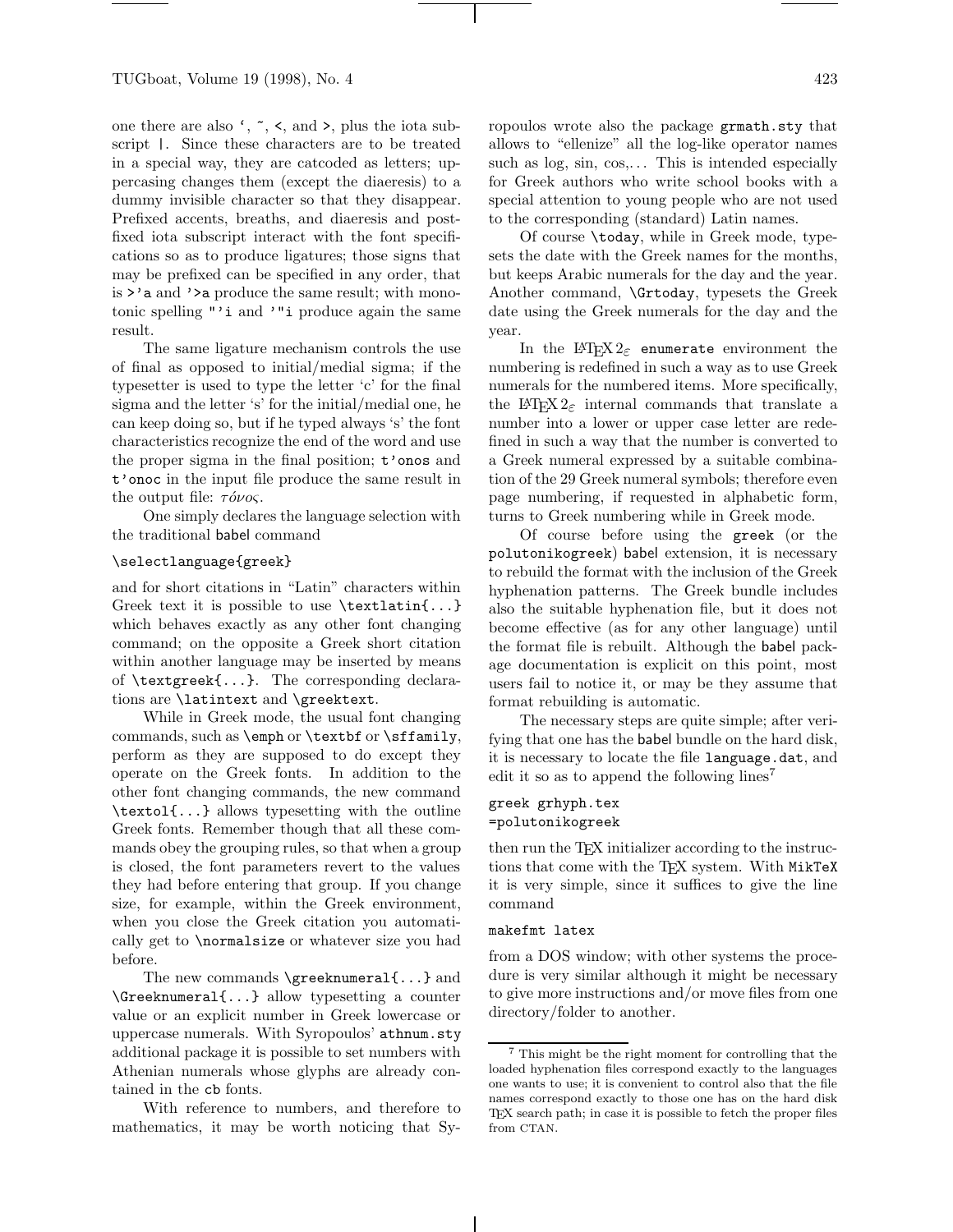In order to complete the collection of useful files that complement the basic greek option to babel, it is worth noticing that Syropoulos wrote also a number of other files that can be very useful for the Greek typesetters as well as the other Ellenists.

A first file iso8859-7.def [11] extends the collection of distributed encoding files so as to map directly the keystrokes of a standard Greek keyboard to the internal cb font codes; this allows people to enter their LATEX Greek text using actual Greek characters, which makes the greek option more user friendly.

A second set of files [11] generates either a single cb font driver file (a perl script gendrv) or the complete sets of both the text and slide fonts driver files (cbstdedt.tex and cblstded.tex respectively). At the moment these files are precious; should makeTeXtfm and friends be enhanced as suggested in this paper, their utility would be confined to those systems that do not allow to shell out.

A third file is hellas.bst [12], a bibliography style to be used with BiBTEX for creating mixed bibliographies (Greek and non-Greek) in a "consistent" way.

# **5 Conclusion**

The appendix shows the appearance of several Greek fonts in line with the corresponding Latin ones; of course the different shape of the single glyphs makes it very evident the change between Latin and Greek, but the use of the same font parameters both for the overall alphabet and for the single characteristics of the strokes (fine, crisp, .. . lines; vertical and horizontal upper and lover case strokes, upper case serifs, etc.) guarantee that there is some optical compatibility between the corresponding Latin and Greek alphabets. Nevertheless the sans serif family turned out more difficult than expected, so that few font parameters had to be modified.

The italic shape for all families and series was completely redesigned trying to get some inspiration from the elegant italic shape named Olga produced by the Greek Font Society [13]; since Beccari is neither an artist nor a good programmer, the result can not be even compared to the original Olga font, but if the constraints imposed by the "metaness" are taken into account, the results may be considered acceptable.

Criticism and suggestions, of course, are welcome.

## **References**

[1] Levy S.: "Typesetting Greek"; the file greekhistory.tex is available from the CTAN archives.

- [2] Levy S.: "Using Greek Fonts with TEX", *TUGboat*, 9(1):20–24.
- [3] Haralambous Y. and Thull K., "Typesetting Modern Greek with 128 Character Codes", *TUGboat*, 10(3):354–359.
- [4] Haralambous Y., "Hyphenation patterns for ancient Greek and Latin", *TUGboat*, 13(4):457–469.
- [5] Mylonas C. and Whitney R., "Complete Greek with adjunct fonts", *TUGboat*, 13(1):39–50.
- [6] Dryllerakis K.: "The kd Greek fonts", available from the CTAN archives.
- [7] Knappen J., The ec fonts released on 1997/01/17 together with the sixth upgrade of LAT<sub>F</sub>X 2<sub>ε</sub>; the previous (almost definitive) temporary release, called the dc fonts, was described in "Release 1.2 of the dc-fonts: Improvements to the European letters and first release of text companion symbols", *TUGboat*, 16(4):381–387.
- [8] Beccari C.: "The METAFONT source files for the cb fonts", available from the CTAN archives in the directory tex-archive/ language/greek/cb/mf.
- [9] Syropoulos A.: mf2pt3 perl script, available at http://obelix.ee.duth.gr/~apostolo.
- [10] Beccari C., Braams J., Syropoulos A.: "The babel bundle for the Greek language", will be available from the CTAN archives together with the new release 3.7 of babel. A preliminary version may be found in ftp// obelix.ee.duth.gr/pub/TeX.
- [11] Syropoulos A.: iso8859-7.def, gendry, cbstdedt.tex, and cblstded.tex are availabe in the CTAN archives in the directory tex-archive/language/greek/cb/misc.
- [12] Syropoulos A.: hellas.bst is available in the CTAN archives in the directory tex-archive/ language/greek/cb/BiBTeX.
- [13] Matthiopoulos G.D.: "Oblique or Italics? A Greek Typographical Dilemma", in *Greek letters – From Tablets to Pixels*, Makrakis M.S. ed., Oak Knoll Press, New Castle, Delaware, 1996.

 Claudio Beccari Politecnico di Torino Turin, Italy beccari@polito.it

 Apostolos Syropoulos Xanthi, Greece apostolo@platon.ee.duth.gr